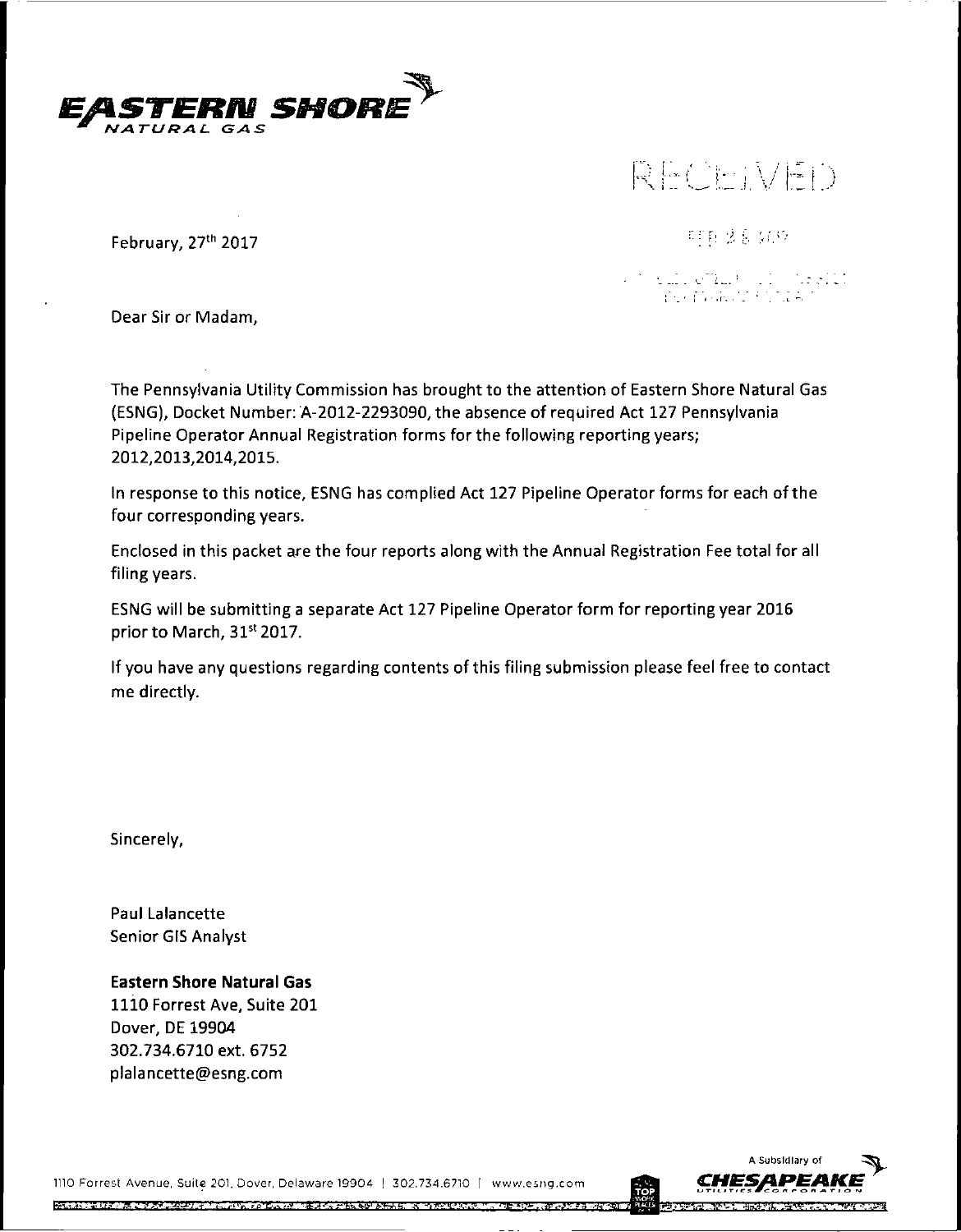

 $\hat{\mathcal{A}}$ 

 $\frac{1}{2}$ 

## **Act 127 Pennsylvania Pipeline Operator Annual Registration Form**

|           | Please submit completed form by March 31                                                                                                                                                                       |   |  |                             |  |                                                                                                             |  |
|-----------|----------------------------------------------------------------------------------------------------------------------------------------------------------------------------------------------------------------|---|--|-----------------------------|--|-------------------------------------------------------------------------------------------------------------|--|
|           |                                                                                                                                                                                                                |   |  |                             |  |                                                                                                             |  |
|           | <b>Registration for Previous Calendar Year Ending:</b>                                                                                                                                                         |   |  | 2014                        |  |                                                                                                             |  |
|           | <b>Docket Number:</b>                                                                                                                                                                                          |   |  | A-2012-2293090              |  |                                                                                                             |  |
|           | If you need help getting your docket number,                                                                                                                                                                   |   |  |                             |  | Go to our website, http://www.puc.pa.gov and go to the bottom section of the home page under Natural Gas.   |  |
| $\bullet$ | Click on the link for Act 127.                                                                                                                                                                                 |   |  |                             |  |                                                                                                             |  |
| $\bullet$ |                                                                                                                                                                                                                |   |  |                             |  |                                                                                                             |  |
|           |                                                                                                                                                                                                                |   |  |                             |  | On the Act 127 page you will see a link on the lower section of the page under Pipeline Operators Registry. |  |
|           | Click on the link to "View Current List of Registered Pipeline Operators."<br>$\bullet$<br>Click on the utility code next to your name; find the Docket Number (A-2012-xxxxxx) under the Docketed Cases.       |   |  |                             |  |                                                                                                             |  |
| 1.        | ٠<br>Registrant (Full name of pipeline operator): Eastern Shore Natural Gas Company                                                                                                                            |   |  |                             |  |                                                                                                             |  |
|           |                                                                                                                                                                                                                |   |  |                             |  |                                                                                                             |  |
|           | Comments: If applicable, explain any changes to your company name or legal status (acquisition, merger, etc.) in the<br>past calendar year.                                                                    |   |  |                             |  |                                                                                                             |  |
|           |                                                                                                                                                                                                                |   |  |                             |  |                                                                                                             |  |
| 2.        | Types of Pipelines and/or Facilities.                                                                                                                                                                          |   |  |                             |  |                                                                                                             |  |
|           | Please note that natural gas public utilities are not required to file this form.                                                                                                                              |   |  |                             |  |                                                                                                             |  |
|           |                                                                                                                                                                                                                |   |  |                             |  | Pipelines and/or facilities covered by this form are associated with the following types of facilities and  |  |
|           | transport the following types of commodities: (select all that apply)                                                                                                                                          |   |  |                             |  |                                                                                                             |  |
|           | <b>Gas Distribution</b>                                                                                                                                                                                        |   |  |                             |  |                                                                                                             |  |
|           | <b>Natural Gas</b>                                                                                                                                                                                             |   |  | Propane Gas                 |  |                                                                                                             |  |
|           |                                                                                                                                                                                                                |   |  |                             |  | CEWF                                                                                                        |  |
|           | <b>Gas Transmission</b>                                                                                                                                                                                        |   |  |                             |  |                                                                                                             |  |
|           | <b>Natural Gas</b>                                                                                                                                                                                             | K |  |                             |  |                                                                                                             |  |
|           | Propane Gas                                                                                                                                                                                                    |   |  |                             |  | FFB 28 2017                                                                                                 |  |
|           | <b>Other Gas</b>                                                                                                                                                                                               |   |  | Define:                     |  |                                                                                                             |  |
|           |                                                                                                                                                                                                                |   |  |                             |  | PA PUBLIC UTILITY COMMISSION                                                                                |  |
|           | <b>Gas Gathering</b>                                                                                                                                                                                           |   |  |                             |  | <b>SECRETARY'S BURGALL</b>                                                                                  |  |
|           | Hazardous Liquid                                                                                                                                                                                               |   |  |                             |  |                                                                                                             |  |
|           | Other                                                                                                                                                                                                          |   |  | Define:                     |  |                                                                                                             |  |
| 3.        |                                                                                                                                                                                                                |   |  |                             |  |                                                                                                             |  |
|           | <b>Main Mailing Address:</b>                                                                                                                                                                                   |   |  |                             |  | Provide the address to which the Commission will serve all correspondence relating to this registration.    |  |
|           | Street Address/P. O. Box:                                                                                                                                                                                      |   |  | 1110 Forrest Ave, Suite 201 |  |                                                                                                             |  |
|           | City, State, Zip Code:                                                                                                                                                                                         |   |  | Dover, DE, 19904            |  |                                                                                                             |  |
|           |                                                                                                                                                                                                                |   |  |                             |  |                                                                                                             |  |
| 4.        | <b>Physical Address:</b><br>perform inspections and onsite visits.<br>Do not provide a post office box number.                                                                                                 |   |  |                             |  | Provide the address of your primary Pennsylvania facility. This address is needed by the Commission to      |  |
|           | <b>Street Address:</b>                                                                                                                                                                                         |   |  | 604 Street Rd               |  |                                                                                                             |  |
|           | City, State, Zip Code:                                                                                                                                                                                         |   |  | Cochranville, PA, 19330     |  |                                                                                                             |  |
|           |                                                                                                                                                                                                                |   |  |                             |  |                                                                                                             |  |
| 5.        | US DOT Operator ID Number:<br>Provide the number assigned to you by the United States<br>Department of Transportation, Pipeline Hazardous and<br><b>Materials Safety Administration (PHMSA).</b>               |   |  |                             |  | 4149                                                                                                        |  |
|           |                                                                                                                                                                                                                |   |  |                             |  |                                                                                                             |  |
| 6.        | PA L&I Propane Registration Number:<br>Provide your propane registration number with the<br>Pennsylvania Department of Labor and Industry (if applicable).<br>If you do not have a number, please enter "N/A". |   |  |                             |  |                                                                                                             |  |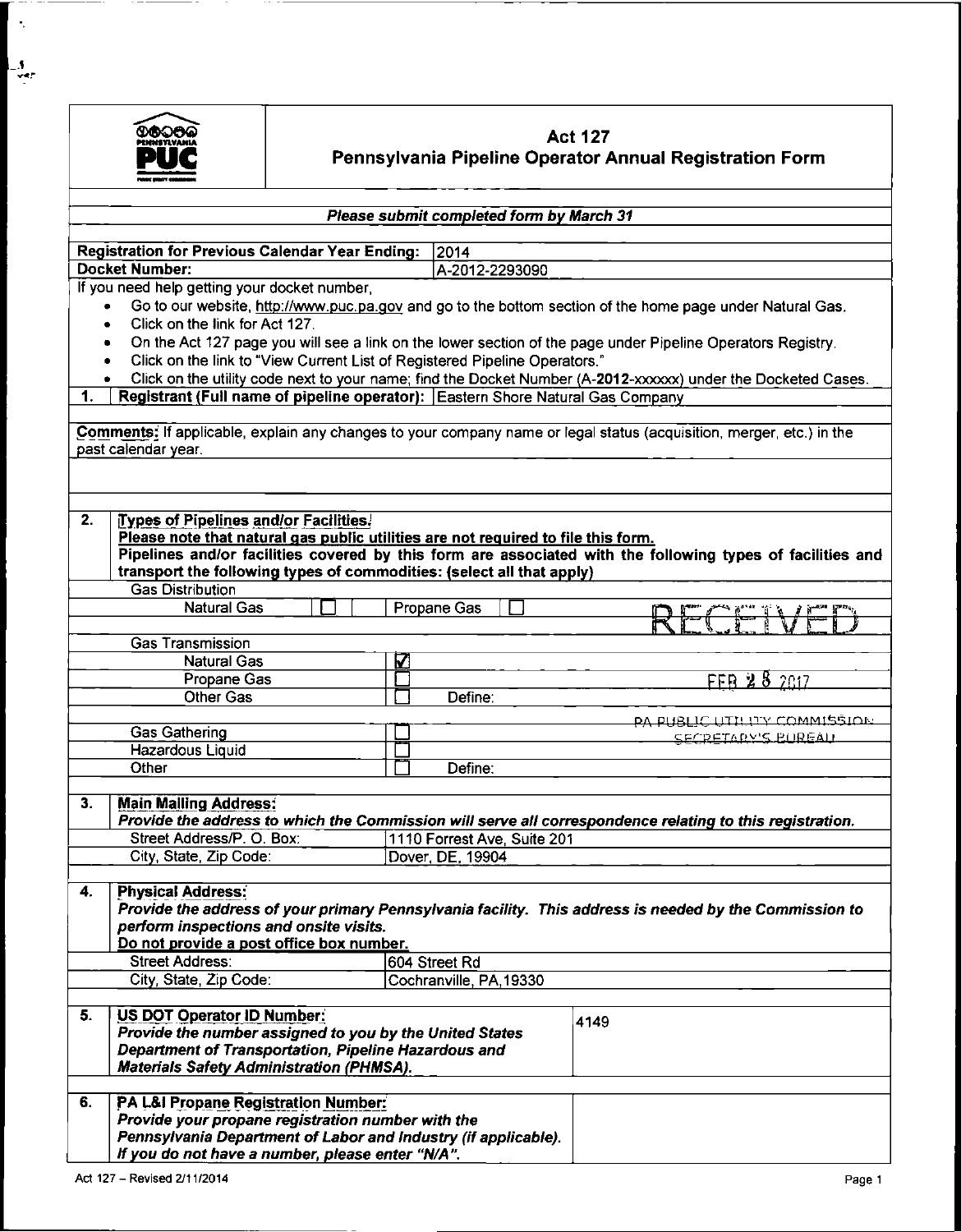|     | <b>Regulatory Contact Information:</b>        |                                                                                                                                                                                                     |
|-----|-----------------------------------------------|-----------------------------------------------------------------------------------------------------------------------------------------------------------------------------------------------------|
|     |                                               | Complete in full with contact information of the person in your company the Commission can contact for                                                                                              |
|     |                                               | questions and other matters pertaining to your registration and operations.                                                                                                                         |
|     | Name:                                         | Eric Pearson                                                                                                                                                                                        |
|     | <b>Street Address:</b>                        |                                                                                                                                                                                                     |
|     | City, State, Zip Code:                        | 1110 Forrest Ave, Suite 201<br>Dover, DE, 19904                                                                                                                                                     |
|     |                                               |                                                                                                                                                                                                     |
|     | <b>Email Address:</b>                         | EPearson@chpk.com                                                                                                                                                                                   |
|     |                                               |                                                                                                                                                                                                     |
|     | <b>Telephone Number:</b>                      | (302) 734-6710                                                                                                                                                                                      |
|     |                                               |                                                                                                                                                                                                     |
| 8.  | <b>Assessment Contact Information:</b>        |                                                                                                                                                                                                     |
|     |                                               | Complete in full with contact information of the person in your company who is responsible for receiving the<br>Commission's assessment (billing) invoices and paying the assessment under Act 127. |
|     | Name:                                         | <b>Mark Parker</b>                                                                                                                                                                                  |
|     |                                               |                                                                                                                                                                                                     |
|     | <b>Street Address:</b>                        | 1110 Forrest Ave, Suite 201                                                                                                                                                                         |
|     | City, State, Zip Code:                        | Dover, DE, 19904                                                                                                                                                                                    |
|     |                                               |                                                                                                                                                                                                     |
|     | <b>Email Address:</b>                         | maparker@chpk.com                                                                                                                                                                                   |
|     |                                               |                                                                                                                                                                                                     |
|     | <b>Telephone Number:</b>                      | (302) 734-6710                                                                                                                                                                                      |
|     |                                               |                                                                                                                                                                                                     |
| 9.  | Federal EIN Number (if applicable):           | 52-0702406                                                                                                                                                                                          |
|     |                                               | Complete in full with contact information of the person in your company who the Commission can call in                                                                                              |
|     | <b>Emergency Management Authority (PEMA).</b> | an emergency situation. This information is critical to the Commission's interactions with the Pennsylvania                                                                                         |
|     | Name:                                         | <b>ESNG Gas Control</b>                                                                                                                                                                             |
|     |                                               |                                                                                                                                                                                                     |
|     | <b>Street Address:</b>                        | 1110 Forrest Ave, Suite 201                                                                                                                                                                         |
|     | City, State, Zip Code                         | Dover, DE, 19904                                                                                                                                                                                    |
|     | <b>Email Address:</b>                         | ESNGasControl@chpk.com                                                                                                                                                                              |
|     |                                               |                                                                                                                                                                                                     |
|     | <b>Telephone Number:</b>                      | (302) 734-6720                                                                                                                                                                                      |
|     |                                               |                                                                                                                                                                                                     |
| 11. | Attorney (if applicable):                     |                                                                                                                                                                                                     |
|     | Name:                                         | Complete this section only if an attorney is filing this registration form on your company's behalf.                                                                                                |
|     |                                               |                                                                                                                                                                                                     |
|     | <b>Street Address:</b>                        |                                                                                                                                                                                                     |
|     | City, State, Zip Code                         |                                                                                                                                                                                                     |
|     |                                               |                                                                                                                                                                                                     |
|     | <b>Email Address:</b>                         |                                                                                                                                                                                                     |
|     |                                               |                                                                                                                                                                                                     |
|     | <b>Telephone Number:</b>                      |                                                                                                                                                                                                     |
|     |                                               |                                                                                                                                                                                                     |
| 12. | <b>Operational Information:</b>               |                                                                                                                                                                                                     |
|     |                                               |                                                                                                                                                                                                     |
|     | year's registration.                          | Comments: Report any newly installed pipeline, and explain any additions, deletions or variations since your previous                                                                               |
|     |                                               |                                                                                                                                                                                                     |

 $\vert \cdot$ 

 $\tilde{\mathcal{L}}$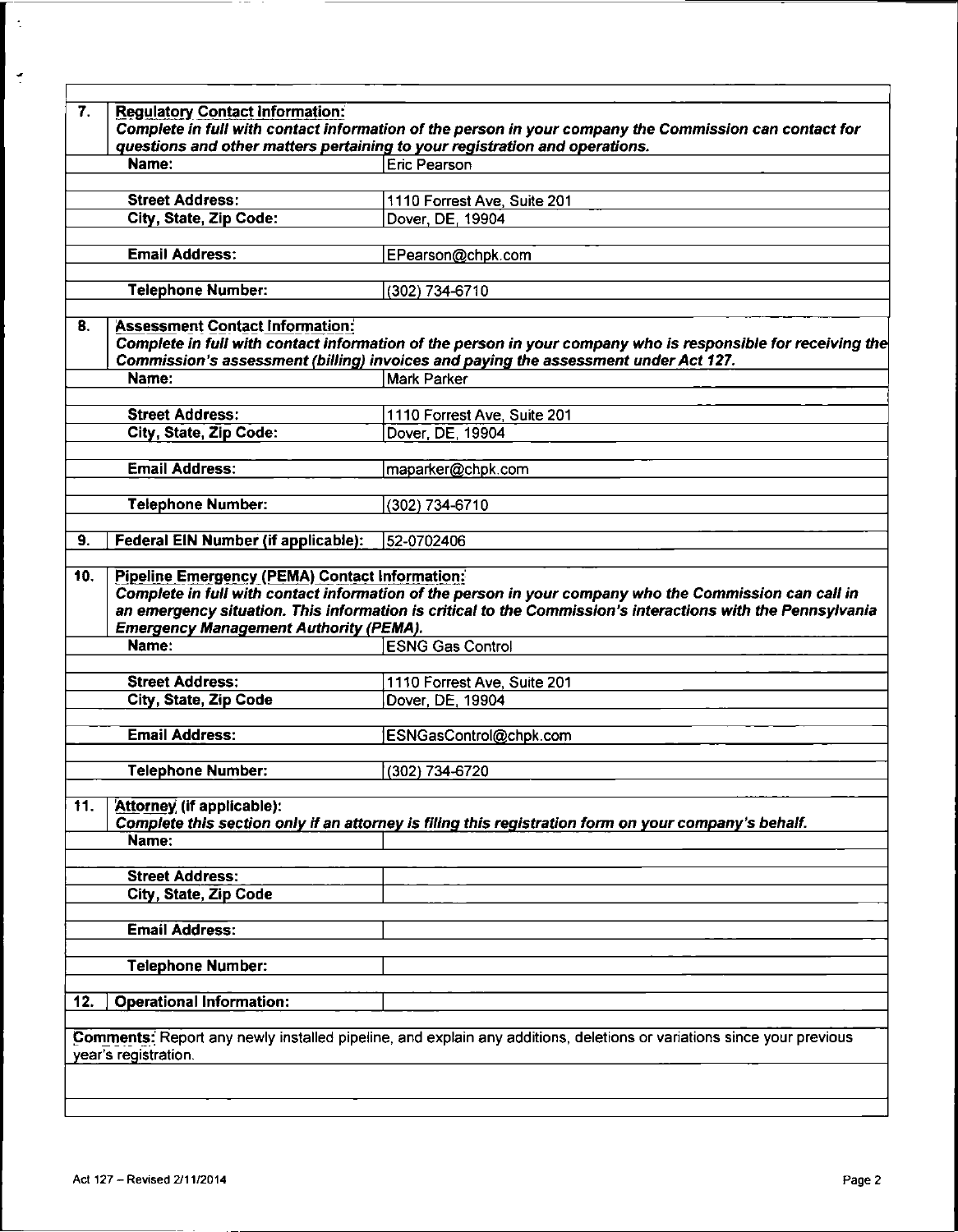| Complete Attachments "A" and "B". For each Pennsylvania gas or hazardous liquids pipeline, provide the in-state       |
|-----------------------------------------------------------------------------------------------------------------------|
| mileage in operation as of December 31 of the prior year, by class and by county. Mileage should be reported for      |
| each individual pipe. Multiple pipelines in one trench are considered individual pipes for reporting purposes. If you |
| have no miles to report on these attachments, check the appropriate block at the top of the form(s).                  |

• Complete Attachment "C" by providing the country of manufacture and mileage data for all tubular steel products installed in the prior calendar year in Pennsylvania for the exploration, gathering or transmission of natural gas or hazardous liquids. If you have no data to report on this attachment, check the appropriate block at the top of the form.

#### **13. <sup>|</sup> Filing Fee:**

*The filing fee for this Annual Registration Form is \$250, payable to the "Commonwealth of Pennsylvania."* The filing fee can either be mailed or electronically paid when eFiling your form with the Commission's eFiling system. NOTE: If you are a Propane Distributor registered with the PA L&I or a Borough, you are exempt from paying this *filing fee.*

| Fee Exemptions (please indicate if either exemption applies): |  |  |
|---------------------------------------------------------------|--|--|
| Propane Distributor registered with PA L&I                    |  |  |
| Borouar                                                       |  |  |

#### **14. Verification:**

The person responsible (corporate officer or attorney) for filling your Annual Registration Form must affix his or her signature and verify that all information provided on the form is true to the best of his or her knowledge. *information and belief. NOTE: Registration Forms that are not verified will not be accepted forfiling.*

<sup>I</sup> hereby state that the information in this application is true and correct to the best of my knowledge, information and belief. I understand that the statements herein are made subject to the penalties of 18 Pa. C.S. § 4904 (relating to unsworn falsification to authorities).

| unsworn raisingation to authorities). |            |
|---------------------------------------|------------|
|                                       |            |
| Name:                                 | Signature: |
| Mark Parker                           | cue        |
|                                       |            |
| Title:                                | Date:      |

Engineering Manager 2/20/2017

**15. <sup>|</sup> Registration: eFiling:**

Registration Forms may be eFiled with the PUC. If eFiling your renewal form, go to http://www.puc.pa.gov and click on the eFiling link on the bottom of the page under Issues, News & Reports. Please choose "Existing Case" as the type of filing and enter your docket number where indicated.

**By mail:**

| $-1$ inch.                                                                                                |  |
|-----------------------------------------------------------------------------------------------------------|--|
| Send original, signed copy of registration form along with attachments and filing fee (if applicable) to: |  |
| Secretary, PA Public Utility Commission                                                                   |  |
| Keystone Building, 2 <sup>nd</sup> Floor                                                                  |  |
| 400 North Street                                                                                          |  |
| Harrisburg, PA 17120                                                                                      |  |
|                                                                                                           |  |

**Reminders:**

**• It is the responsibility of registrants to keep the Commission notified of any changes to your contact information by providing notice, in writing, to the Commission's Secretary at the above address.**

- **Incomplete registration forms or those missing any attachments are unacceptable for filing and will be delayed for processing until the required information is sent to the Commission's Secretary's Bureau. If you require assistance or have questions when completing this form, call 717-772-7777.**
- **Registrations are public records. Accordingly, DO NOT place social security numbers, credit card numbers, bank account numbers or other confidential information on the registration form.**

### **'\*\*'\*\*\*\*\*\*PLEASE KEER <sup>A</sup> COPY OF YOUR COMPLET£D RBGISTRATION FORM FOR YOUR RECORDS'\*\*\*\*\*\*\*\*\***

**Additional Comments:** Use this section to add any additional information: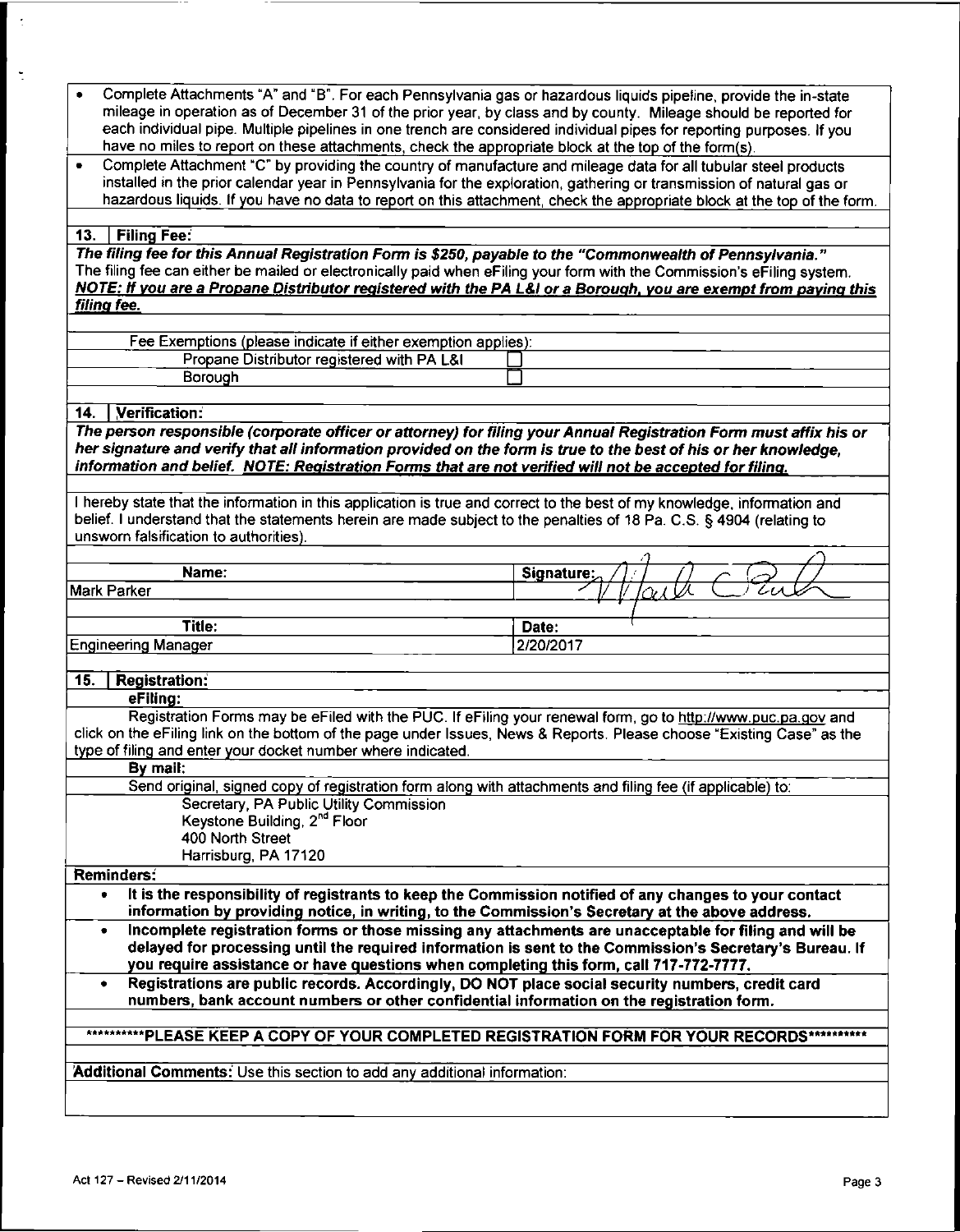$\mathbb{R}$ 

 $\frac{3}{2}$ 

#### Hazardous Liquids Lines Calendar Year Ending: 2014<br>Pipeline Operator: Faste Eastern Shore Natural Gas Company

Please check here if you have no reportable Hazardous Liquids Lines  $\square$ 

#### Please report mileage to the nearest 1/10th of a mile.

#### HCA = High Consequence Area

|                 |                | Intrastate |                | Interstate |                  |
|-----------------|----------------|------------|----------------|------------|------------------|
| County          | <b>Non-HCA</b> | <b>HCA</b> | <b>Non-HCA</b> | <b>HCA</b> | <b>Total</b>     |
| Adams           |                |            |                |            | 0.0              |
| Allegheny       |                |            |                |            | $\overline{0.0}$ |
| Armstrong       |                |            |                |            | $\overline{0.0}$ |
| Beaver          |                |            |                |            | 0.0              |
| <b>Bedford</b>  |                |            |                |            | 0.0              |
| <b>Berks</b>    |                |            |                |            | 0.0              |
| <b>Blair</b>    |                |            |                |            | $\overline{0.0}$ |
| <b>Bradford</b> |                |            |                |            | 0.0              |
| <b>Bucks</b>    |                |            |                |            | 0.0              |
| <b>Butler</b>   |                |            |                |            | 0.0              |
| Cambria         |                |            |                |            | 0.0              |
| Cameron         |                |            |                |            | $\overline{0.0}$ |
| Carbon          |                |            |                |            | 0.0              |
| Centre          |                |            |                |            | 0.0              |
| Chester         |                |            |                |            | 0.0              |
| Clarion         |                |            |                |            | 0.0              |
| Clearfield      |                |            |                |            | 0.0              |
| Clinton         |                |            |                |            | 0.0              |
| Columbia        |                |            |                |            | 0,0              |
| Crawford        |                |            |                |            | 0.0              |
| Cumberland      |                |            |                |            | 0.0              |
| Dauphin         |                |            |                |            | $\overline{0.0}$ |
| Delaware        |                |            |                |            | 0.0              |
| Elk             |                |            |                |            | 0.0              |
| Erie            |                |            |                |            | 0.0              |
| Fayette         |                |            |                |            | 0.0              |
| Forest          |                |            |                |            | 0.0              |
| Franklin        |                |            |                |            | 0.0              |
| Fulton          |                |            |                |            | 0.0              |
| Greene          |                |            |                |            | 0.0              |
| Huntingdon      |                |            |                |            | 0.0              |
| Indiana         |                |            |                |            | $\overline{0.0}$ |
| Jefferson       |                |            |                |            | 0.0              |
| Juniata         |                |            |                |            | 0.0              |
| Lackawanna      |                |            |                |            | 0.0              |
| Lancaster       |                |            |                |            | 0.0              |
| Lawrence        |                |            |                |            | 0.0              |
| Lebanon         |                |            |                |            | 0.0              |
| Lehigh          |                |            |                |            | $\overline{0.0}$ |
| Luzerne         |                |            |                |            | 0.0              |
| Lycoming        |                |            |                |            | $\overline{0.0}$ |
| <b>McKean</b>   |                |            |                |            | 0.0              |
| Mercer          |                |            |                |            |                  |
| <b>Mifflin</b>  |                |            |                |            | 0.0<br>0.0       |
|                 |                |            |                |            |                  |
| Monroe          |                |            |                |            | $\overline{0.0}$ |
| Montgomery      |                |            |                |            | $\overline{0.0}$ |

Act 127-Revised 2/11/2014 Page 4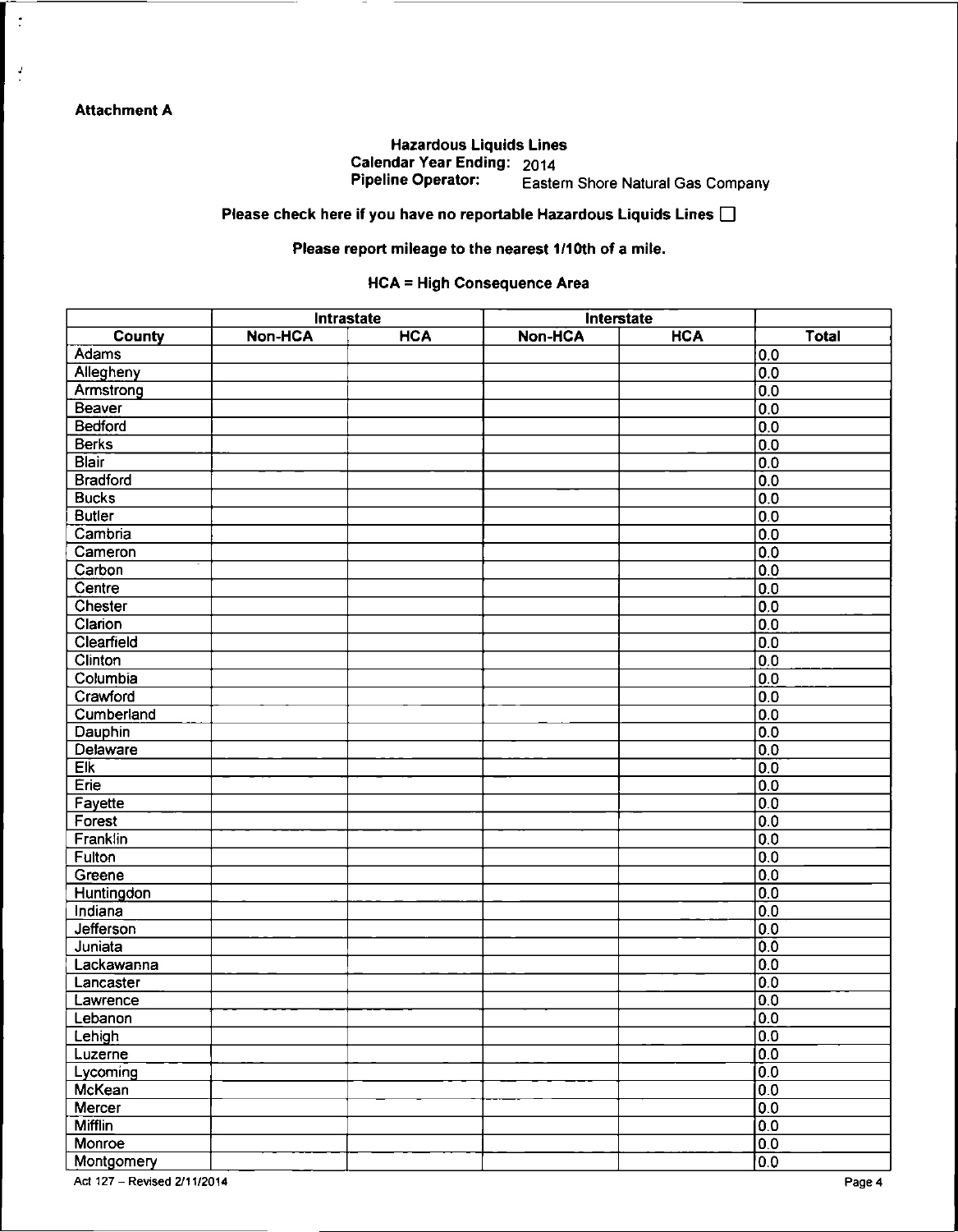| Montour           |     |     |     |     | 0.0 |
|-------------------|-----|-----|-----|-----|-----|
| Northampton       |     |     |     |     | 0.0 |
| Northumberland    |     |     |     |     | 0.0 |
| Perry             |     |     |     |     | 0.0 |
| Philadelphia      |     |     |     |     | 0.0 |
| Pike              |     |     |     |     | 0.0 |
| Potter            |     |     |     |     | 0.0 |
| Schuylkill        |     |     |     |     | 0.0 |
| Snyder            |     |     |     |     | 0.0 |
| Somerset          |     |     |     |     | 0.0 |
| Sullivan          |     |     |     |     | 0.0 |
| Susquehanna       |     |     |     |     | 0.0 |
| Tioga             |     |     |     |     | 0.0 |
| <b>Union</b>      |     |     |     |     | 0.0 |
| Venango           |     |     |     |     | 0.0 |
| Warren            |     |     |     |     | 0.0 |
| <b>Washington</b> |     |     |     |     | 0.0 |
| Wayne             |     |     |     |     | 0.0 |
| Westmoreland      |     |     |     |     | 0.0 |
| Wyoming           |     |     |     |     | 0.0 |
| York              |     |     |     |     | 0.0 |
|                   |     |     |     |     |     |
| <b>Total</b>      | 0.0 | 0.0 | 0.0 | 0.0 | 0.0 |

 $\sim 10^7$ 

 $\ddot{\cdot}$ 

 $\frac{1}{2}$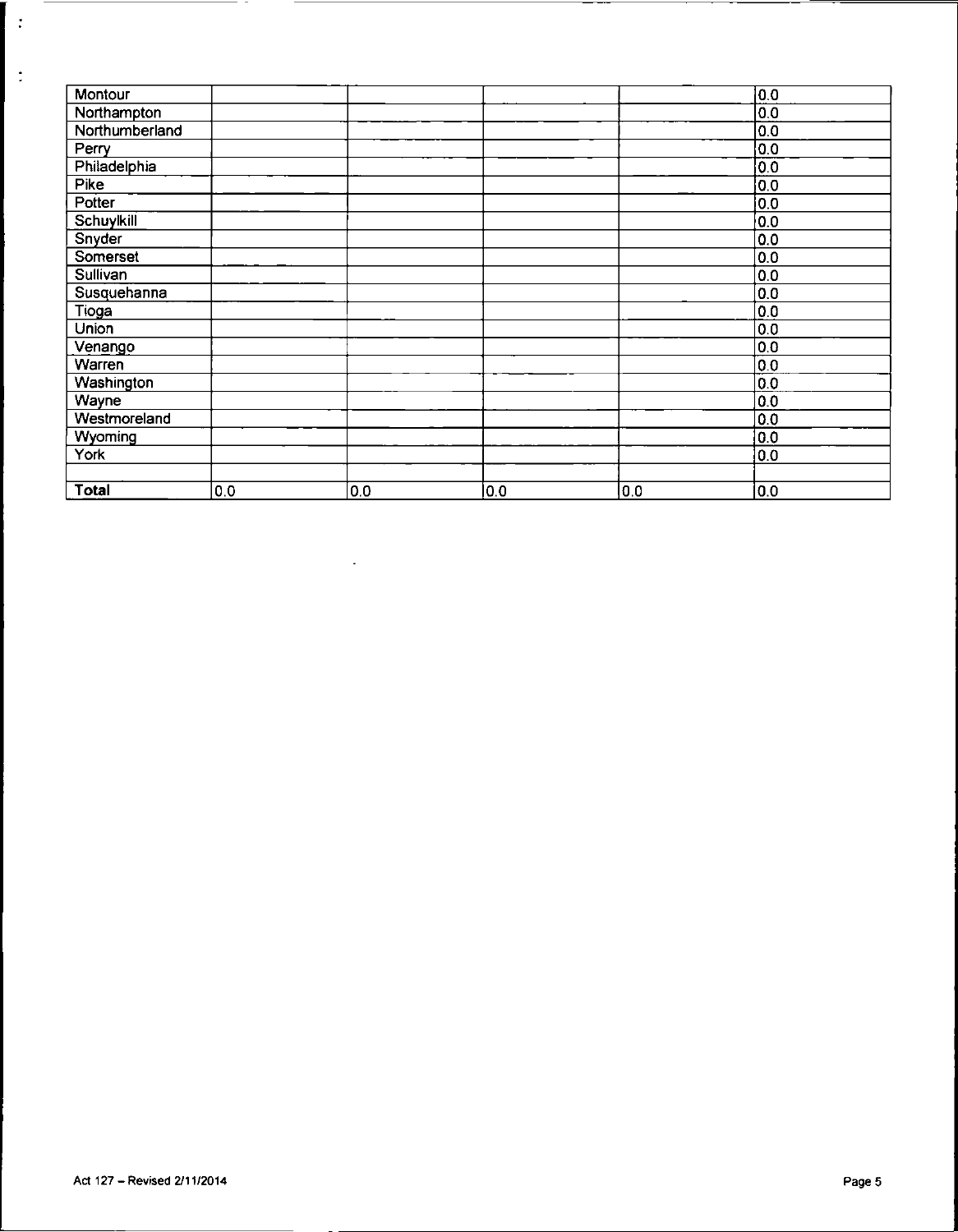$\cdot$ 

 $\frac{1}{2}$ 

Mileage Calendar Year Ending:  $2014$ <br>Pipeline Operator:

Eastern Shore Natural Gas Company

Please check here if you have no miles to report  $\square$ 

Act 127 mileage reporting for this form should not include any pipelines subject to the exclusive jurisdiction of the Federal Energy Regulatory Commission.

Please report mileage to the nearest 1/10th of a mile.

|                 |                                     |                                        |                                          | <b>Gathering, Transmission &amp; Distribution</b>           |                                                   |                                            |                                            |                                                         |  |
|-----------------|-------------------------------------|----------------------------------------|------------------------------------------|-------------------------------------------------------------|---------------------------------------------------|--------------------------------------------|--------------------------------------------|---------------------------------------------------------|--|
|                 | <b>Number</b><br>of<br>Farm<br>Taps | Class 1<br>Gathering<br>(Conventional) | Class 1<br>Gathering<br>(Unconventional) | Class 1<br><b>Transmission</b><br>8.<br><b>Distribution</b> | Class 2<br>Gathering<br><b>Transmission</b><br>8. | Class 3<br>Gathering<br>Transmission<br>8. | Class 4<br>Gathering<br>Transmission<br>8. | Total<br>Class 1<br>T&D+<br><b>Class</b><br>$2 + 3 - 4$ |  |
| County          |                                     |                                        |                                          |                                                             | <b>Distribution</b>                               | <b>Distribution</b>                        | <b>Distribution</b>                        | <b>G.T&amp;D</b>                                        |  |
| Adams           |                                     |                                        |                                          |                                                             |                                                   |                                            |                                            | 0.0                                                     |  |
| Allegheny       |                                     |                                        |                                          |                                                             |                                                   |                                            |                                            | 0.0                                                     |  |
| Armstrong       |                                     |                                        |                                          |                                                             |                                                   |                                            |                                            | 0.0                                                     |  |
| Beaver          |                                     |                                        |                                          |                                                             |                                                   |                                            |                                            | 0.0                                                     |  |
| <b>Bedford</b>  |                                     |                                        |                                          |                                                             |                                                   |                                            |                                            | 0.0                                                     |  |
| <b>Berks</b>    |                                     |                                        |                                          |                                                             |                                                   |                                            |                                            | 0.0                                                     |  |
| Blair           |                                     |                                        |                                          |                                                             |                                                   |                                            |                                            | 0.0                                                     |  |
| <b>Bradford</b> |                                     |                                        |                                          |                                                             |                                                   |                                            |                                            | 0.0                                                     |  |
| <b>Bucks</b>    |                                     |                                        |                                          |                                                             |                                                   |                                            |                                            | 0.0                                                     |  |
| <b>Butler</b>   |                                     |                                        |                                          |                                                             |                                                   |                                            |                                            | 0.0                                                     |  |
| Cambria         |                                     |                                        |                                          |                                                             |                                                   |                                            |                                            | 0.0                                                     |  |
| Cameron         |                                     |                                        |                                          |                                                             |                                                   |                                            |                                            | 0.0                                                     |  |
| Carbon          |                                     |                                        |                                          |                                                             |                                                   |                                            |                                            | 0.0                                                     |  |
| Centre          |                                     |                                        |                                          |                                                             |                                                   |                                            |                                            | $\overline{0.0}$                                        |  |
| Chester         |                                     |                                        |                                          | 22.0                                                        | 19.9                                              | 03                                         |                                            | 42.2                                                    |  |
| Clarion         |                                     |                                        |                                          |                                                             |                                                   |                                            |                                            | $\overline{0.0}$                                        |  |
| Clearfield      |                                     |                                        |                                          |                                                             |                                                   |                                            |                                            | 0.0                                                     |  |
| Clinton         |                                     |                                        |                                          |                                                             |                                                   |                                            |                                            | 0.0                                                     |  |
| Columbia        |                                     |                                        |                                          |                                                             |                                                   |                                            |                                            | 0.0                                                     |  |
| Crawford        |                                     |                                        |                                          |                                                             |                                                   |                                            |                                            | $\overline{0.0}$                                        |  |
| Cumberland      |                                     |                                        |                                          |                                                             |                                                   |                                            |                                            | $\overline{0.0}$                                        |  |
| Dauphin         |                                     |                                        |                                          |                                                             |                                                   |                                            |                                            | $\overline{0.0}$                                        |  |
| Delaware        |                                     |                                        |                                          |                                                             |                                                   |                                            |                                            | 0.0                                                     |  |
| Eik             |                                     |                                        |                                          |                                                             |                                                   |                                            |                                            | $\overline{0.0}$                                        |  |
| Erie            |                                     |                                        |                                          |                                                             |                                                   |                                            |                                            | $\overline{0.0}$                                        |  |
| Fayette         |                                     |                                        |                                          |                                                             |                                                   |                                            |                                            | $\overline{0.0}$                                        |  |
| Forest          |                                     |                                        |                                          |                                                             |                                                   |                                            |                                            | 0.0                                                     |  |
| Franklin        |                                     |                                        |                                          |                                                             |                                                   |                                            |                                            | 0.0                                                     |  |
| Fulton          |                                     |                                        |                                          |                                                             |                                                   |                                            |                                            | 0.0                                                     |  |
| Greene          |                                     |                                        |                                          |                                                             |                                                   |                                            |                                            | 0.0                                                     |  |
| Huntingdon      |                                     |                                        |                                          |                                                             |                                                   |                                            |                                            | 0.0                                                     |  |
| Indiana         |                                     |                                        |                                          |                                                             |                                                   |                                            |                                            | 0.0                                                     |  |
| Jefferson       |                                     |                                        |                                          |                                                             |                                                   |                                            |                                            | 0.0                                                     |  |
| Juniata         |                                     |                                        |                                          |                                                             |                                                   |                                            |                                            | $\overline{0.0}$                                        |  |
| Lackawanna      |                                     |                                        |                                          |                                                             |                                                   |                                            |                                            | $\overline{0.0}$                                        |  |
| Lancaster       |                                     |                                        |                                          |                                                             | $\overline{4.7}$                                  |                                            |                                            | $\overline{4.7}$                                        |  |
| Lawrence        |                                     |                                        |                                          |                                                             |                                                   |                                            |                                            | $\overline{0.0}$                                        |  |
| Lebanon         |                                     |                                        |                                          |                                                             |                                                   |                                            |                                            | $\overline{0.0}$                                        |  |
| Lehigh          |                                     |                                        |                                          |                                                             |                                                   |                                            |                                            | $\overline{0.0}$                                        |  |
| Luzerne         |                                     |                                        |                                          |                                                             |                                                   |                                            |                                            | $\overline{0.0}$                                        |  |
| Lycoming        |                                     |                                        |                                          |                                                             |                                                   |                                            |                                            | $\overline{0.0}$                                        |  |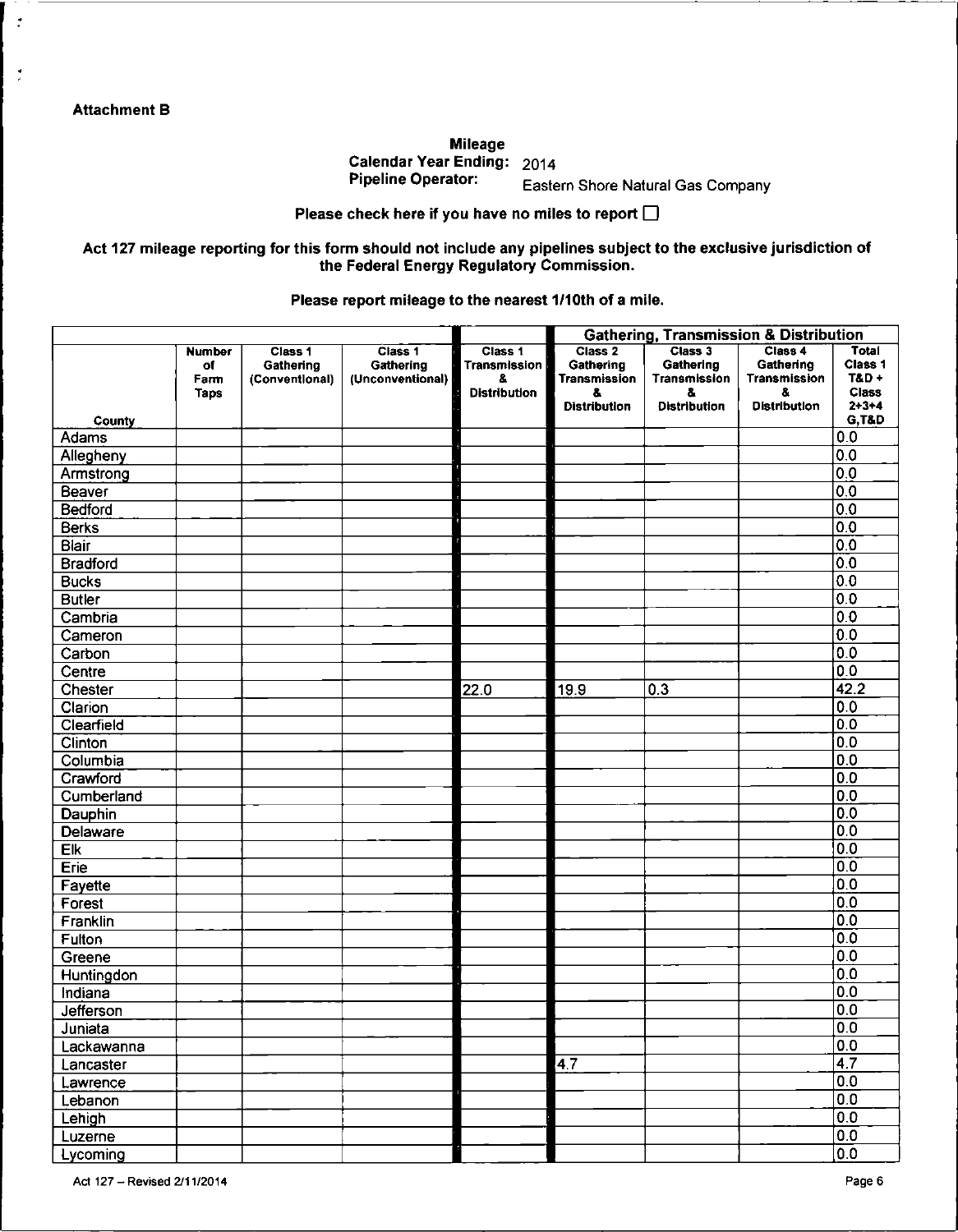| McKean         |     |     |     |      |      |     |     | 0 <sup>o</sup>   |
|----------------|-----|-----|-----|------|------|-----|-----|------------------|
| Mercer         |     |     |     |      |      |     |     | 0.0              |
| <b>Mifflin</b> |     |     |     |      |      |     |     | 0.0              |
| Monroe         |     |     |     |      |      |     |     | 0.0              |
| Montgomery     |     |     |     |      |      |     |     | 0.0              |
| Montour        |     |     |     |      |      |     |     | 0.0              |
| Northampton    |     |     |     |      |      |     |     | 0.0              |
| Northumberland |     |     |     |      |      |     |     | 0.0              |
| Perry          |     |     |     |      |      |     |     | 0.0              |
| Philadelphia   |     |     |     |      |      |     |     | 0.0              |
| Pike           |     |     |     |      |      |     |     | 0.0              |
| Potter         |     |     |     |      |      |     |     | $\overline{0.0}$ |
| Schuylkill     |     |     |     |      |      |     |     | 0.0              |
| Snyder         |     |     |     |      |      |     |     | 0.0              |
| Somerset       |     |     |     |      |      |     |     | 0.0              |
| Sullivan       |     |     |     |      |      |     |     | 0.0              |
| Susquehanna    |     |     |     |      |      |     |     | 0.0              |
| Tioga          |     |     |     |      |      |     |     | 0.0              |
| Union          |     |     |     |      |      |     |     | 0.0              |
| Venango        |     |     |     |      |      |     |     | 0.0              |
| Warren         |     |     |     |      |      |     |     | 0.0              |
| Washington     |     |     |     |      |      |     |     | 0.0              |
| Wayne          |     |     |     |      |      |     |     | 0.0              |
| Westmoreland   |     |     |     |      |      |     |     | 0.0              |
| Wyoming        |     |     |     |      |      |     |     | 0.0              |
| York           |     |     |     |      |      |     |     | 0.0              |
|                |     |     |     |      |      |     |     |                  |
| <b>Total</b>   | 0.0 | 0.0 | 0.0 | 22.0 | 24.6 | 0.3 | 0.0 | 46.9             |

-- -- -

 $\overline{\phantom{a}}$ 

 $-\cdot$  $- -$ 

—————————

- --

 $\overline{\phantom{0}}$